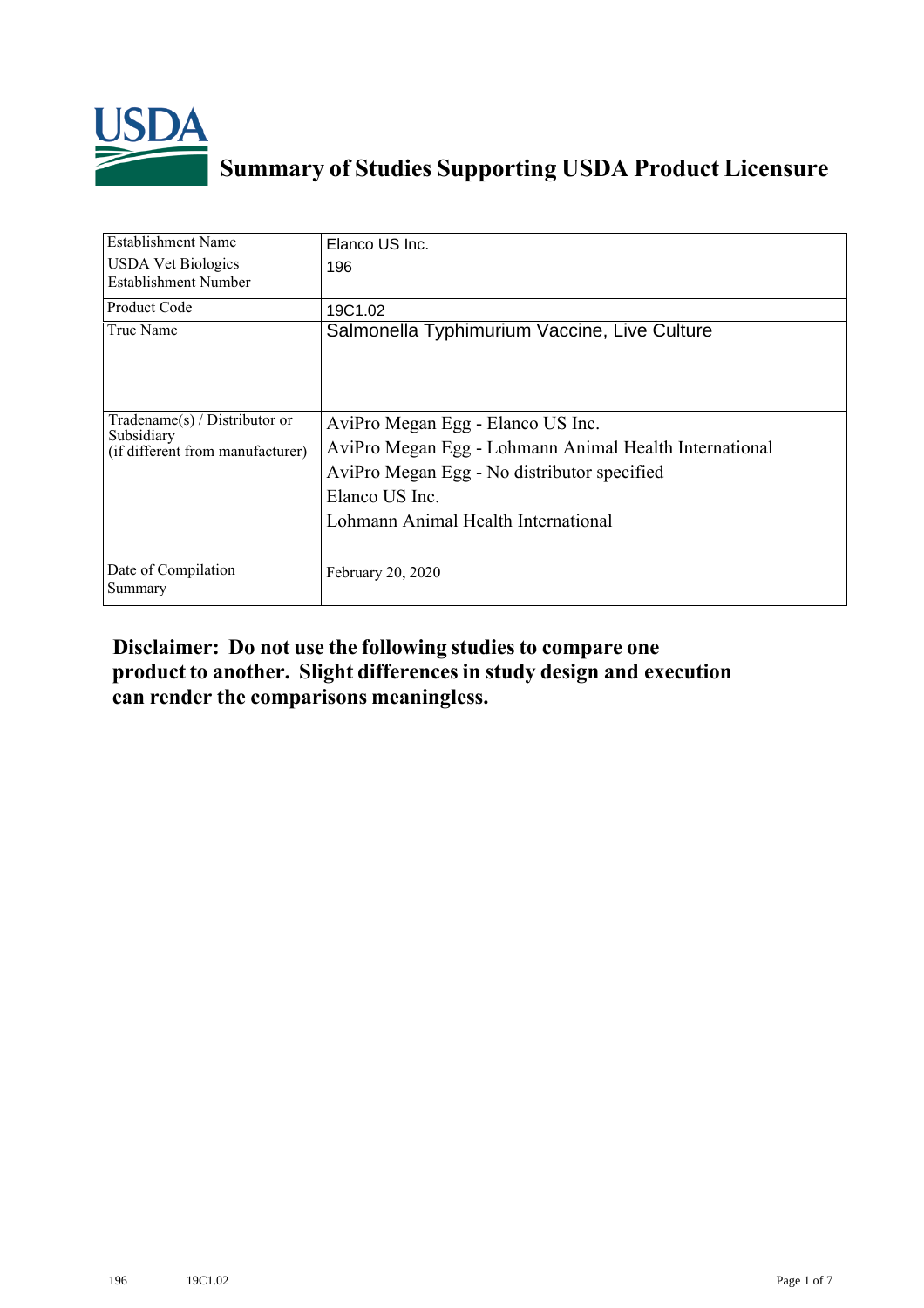| <b>Study Type</b>              | Efficacy                                                                                                                                                                                                                                                                                                                    |
|--------------------------------|-----------------------------------------------------------------------------------------------------------------------------------------------------------------------------------------------------------------------------------------------------------------------------------------------------------------------------|
| <b>Pertaining to</b>           | Salmonella Typhimurium                                                                                                                                                                                                                                                                                                      |
| <b>Study Purpose</b>           | To demonstrate efficacy against Salmonella enteritidis for<br>colonization of internal organs, ovaries, oviduct, intestinal tract,<br>and ceca                                                                                                                                                                              |
| <b>Product Administration</b>  | Coarse spray                                                                                                                                                                                                                                                                                                                |
| <b>Study Animals</b>           | Chicken                                                                                                                                                                                                                                                                                                                     |
| <b>Challenge Description</b>   |                                                                                                                                                                                                                                                                                                                             |
| <b>Interval observed after</b> |                                                                                                                                                                                                                                                                                                                             |
| challenge                      |                                                                                                                                                                                                                                                                                                                             |
| <b>Results</b>                 | Study data were evaluated by USDA-APHIS prior to product<br>licensure and met regulatory standards for acceptance at the time<br>of submission. No data are published because this study was<br>submitted to USDA-APHIS prior to January 1, 2007, and APHIS<br>only requires publication of data submitted after that date. |
| <b>USDA Approval Date</b>      | February 4, 2002                                                                                                                                                                                                                                                                                                            |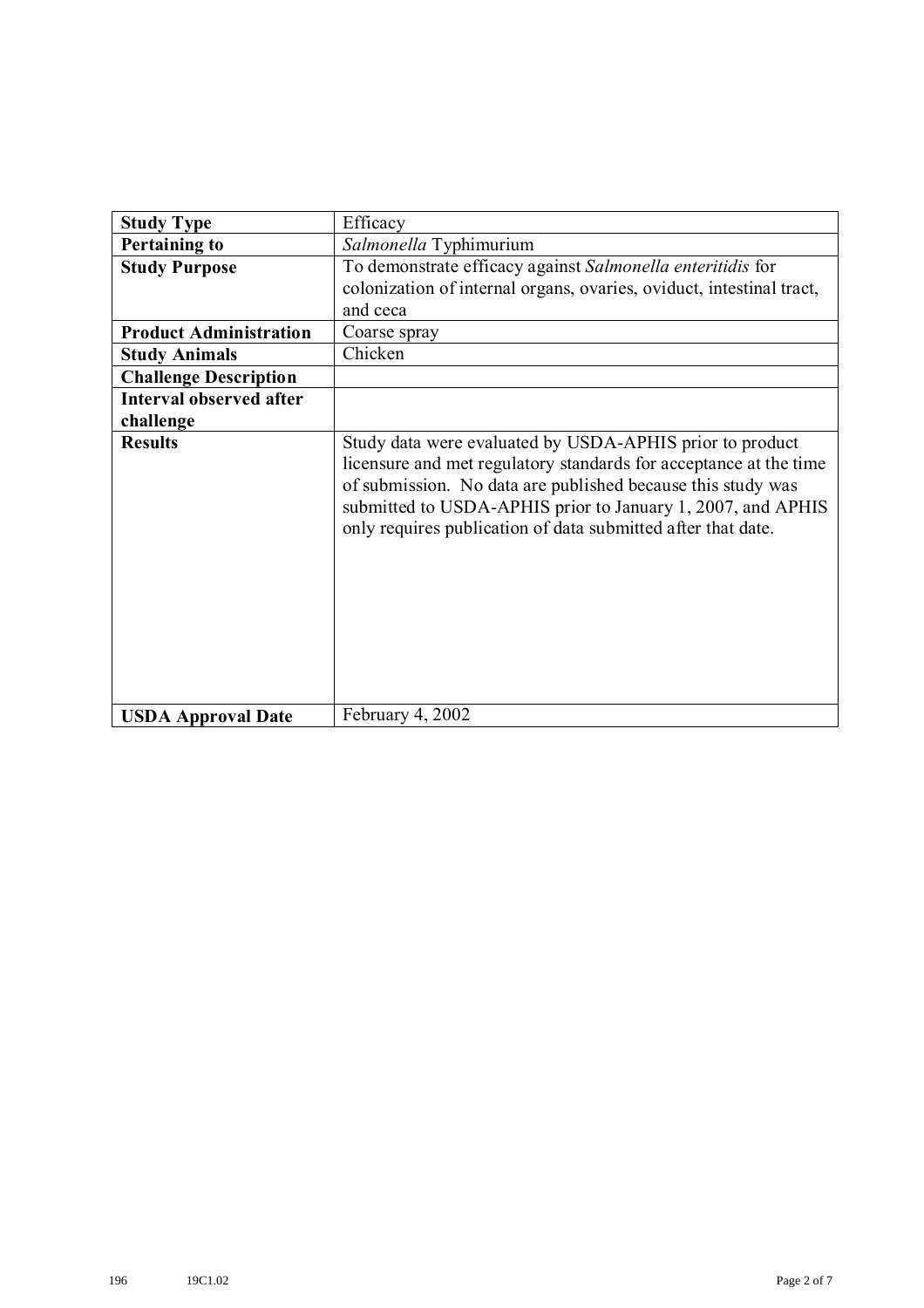| <b>Study Type</b>              | Efficacy                                                             |                                                    |                                                                |
|--------------------------------|----------------------------------------------------------------------|----------------------------------------------------|----------------------------------------------------------------|
| <b>Pertaining to</b>           | Salmonella Typhimurium, $\Delta$ crp $\Delta$ cya strain $\chi$ 3985 |                                                    |                                                                |
| <b>Study Purpose</b>           | To demonstrate efficacy against Salmonella Typhimurium               |                                                    |                                                                |
| <b>Product Administration</b>  | One dose administered by coarse spray at 1 day of age and a          |                                                    |                                                                |
|                                |                                                                      |                                                    | second dose administered orally in the drinking water 3 weeks  |
|                                | after first vaccination.                                             |                                                    |                                                                |
| <b>Study Animals</b>           |                                                                      | One hundred and eighteen (118) 1-day-old turkeys:  |                                                                |
|                                |                                                                      |                                                    | 39 vaccinates, 39 placebo controls, 40 environmental controls  |
| <b>Challenge Description</b>   | Vaccinated and placebo controls were challenged with                 |                                                    |                                                                |
|                                |                                                                      |                                                    | Salmonella Typhimurium 4 weeks after second vaccination.       |
| <b>Interval observed after</b> | Internal organ (liver and spleen) and intestinal tract (ileum and    |                                                    |                                                                |
| challenge                      | ceca) samples were evaluated on Day 7 post-challenge from all        |                                                    |                                                                |
|                                | birds.                                                               |                                                    |                                                                |
| <b>Results</b>                 |                                                                      |                                                    | A turkey was considered positive for Salmonella Typhimurium if |
|                                |                                                                      | identified by culture from tissues examined.       |                                                                |
|                                |                                                                      | Internal Organ (Liver and Spleen) Culture Results: |                                                                |
|                                | Vaccinated group:                                                    |                                                    | 5/39 (12.8%) positive                                          |
|                                | Placebo control group:<br>36/39 (92.3%) positive                     |                                                    |                                                                |
|                                | $0/40$ (0%) positive<br>Environmental control group:                 |                                                    |                                                                |
|                                |                                                                      |                                                    |                                                                |
|                                |                                                                      |                                                    |                                                                |
|                                | Vaccinate ID                                                         | Internal Organs                                    |                                                                |
|                                |                                                                      | (liver and spleen)                                 |                                                                |
|                                | 1                                                                    |                                                    |                                                                |
|                                | $\overline{2}$                                                       |                                                    |                                                                |
|                                | $\overline{3}$                                                       |                                                    |                                                                |
|                                | $\overline{4}$                                                       |                                                    |                                                                |
|                                | 5                                                                    |                                                    |                                                                |
|                                | 6                                                                    |                                                    |                                                                |
|                                | $\overline{7}$                                                       |                                                    |                                                                |
|                                | 8                                                                    |                                                    |                                                                |
|                                | 9                                                                    | -                                                  |                                                                |
|                                | 10                                                                   | $\overline{\phantom{a}}$                           |                                                                |
|                                | 11                                                                   | -                                                  |                                                                |
|                                | 12                                                                   | $\overline{\phantom{a}}$                           |                                                                |
|                                | 13                                                                   | -                                                  |                                                                |
|                                | 14                                                                   | -                                                  |                                                                |
|                                | 15                                                                   | $\qquad \qquad \blacksquare$                       |                                                                |
|                                | 16                                                                   | $\overline{\phantom{a}}$                           |                                                                |
|                                | 17                                                                   | -                                                  |                                                                |
|                                | 18                                                                   | -                                                  |                                                                |
|                                | 19                                                                   | -                                                  |                                                                |
|                                | 20                                                                   | -                                                  |                                                                |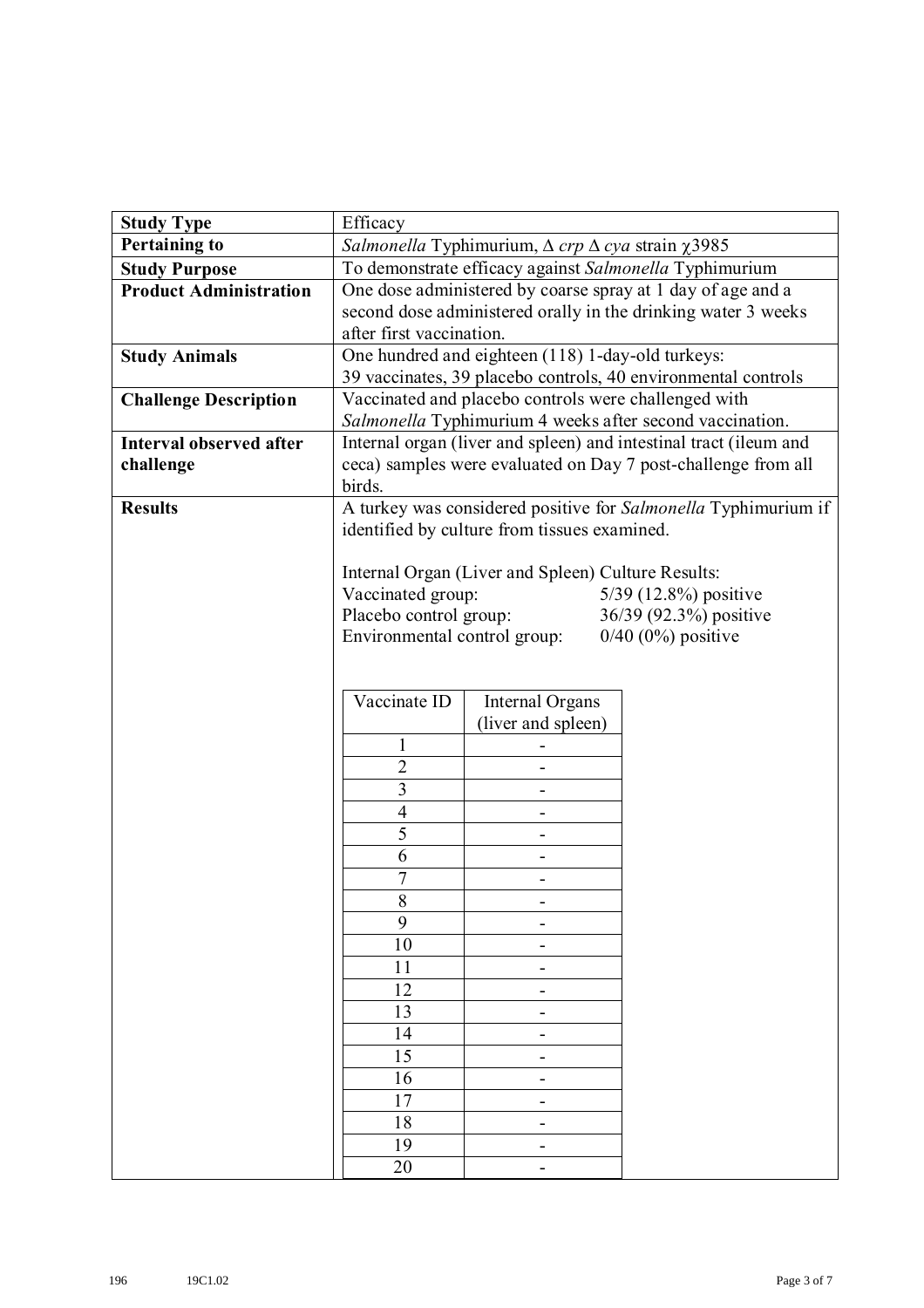| $21$                    | $\overline{\phantom{a}}$     |  |
|-------------------------|------------------------------|--|
| $\overline{22}$         | $\blacksquare$               |  |
| $\overline{23}$         | $\boldsymbol{+}$             |  |
| $\overline{24}$         | ÷,                           |  |
| 25                      | $\qquad \qquad \blacksquare$ |  |
| 26                      | $\overline{\phantom{m}}$     |  |
| $27\,$                  | $\qquad \qquad -$            |  |
| $28\,$                  | $\boldsymbol{+}$             |  |
| 29                      | $\boldsymbol{+}$             |  |
| $30\,$                  | $\overline{\phantom{0}}$     |  |
| $\overline{31}$         | $\qquad \qquad -$            |  |
| 32                      | $\qquad \qquad +$            |  |
| 33                      | -                            |  |
| 34                      | $\overline{\phantom{0}}$     |  |
| $\overline{35}$         | $\qquad \qquad -$            |  |
| 36                      | $\qquad \qquad +$            |  |
| $\overline{37}$         | $\overline{\phantom{0}}$     |  |
| 38                      | $\overline{\phantom{a}}$     |  |
| 39                      | $\qquad \qquad \blacksquare$ |  |
|                         |                              |  |
| Placebo                 | Internal Organs              |  |
| Control ID              | (liver and spleen)           |  |
| $\mathbf{1}$            | $\boldsymbol{+}$             |  |
| $\overline{2}$          | $\! + \!$                    |  |
| $\overline{\mathbf{3}}$ | $\boldsymbol{+}$             |  |
| $\overline{4}$          | $\! + \!$                    |  |
| $\overline{5}$          | $\qquad \qquad +$            |  |
| $\overline{6}$          | $\boldsymbol{+}$             |  |
| $\overline{7}$          | $\qquad \qquad +$            |  |
| $\overline{8}$          | $\! + \!$                    |  |
| $\overline{9}$          | $\qquad \qquad +$            |  |
| $10\,$                  | $\boldsymbol{+}$             |  |
| $11\,$                  | $\boldsymbol{+}$             |  |
| 12                      | $\boldsymbol{+}$             |  |
| 13                      | $\qquad \qquad +$            |  |
| 14                      | $\boldsymbol{+}$             |  |
| $\overline{15}$         | $\overline{\phantom{a}}$     |  |
| 16                      | $\boldsymbol{+}$             |  |
| $17\,$                  | $\qquad \qquad +$            |  |
| $18\,$                  | $\qquad \qquad +$            |  |
| 19                      | $\mathbb{L}$                 |  |
| $20\,$                  | $\boldsymbol{+}$             |  |
| 21                      | $\boldsymbol{+}$             |  |
| $\overline{22}$         | $\boldsymbol{+}$             |  |
| 23                      | $\boldsymbol{+}$             |  |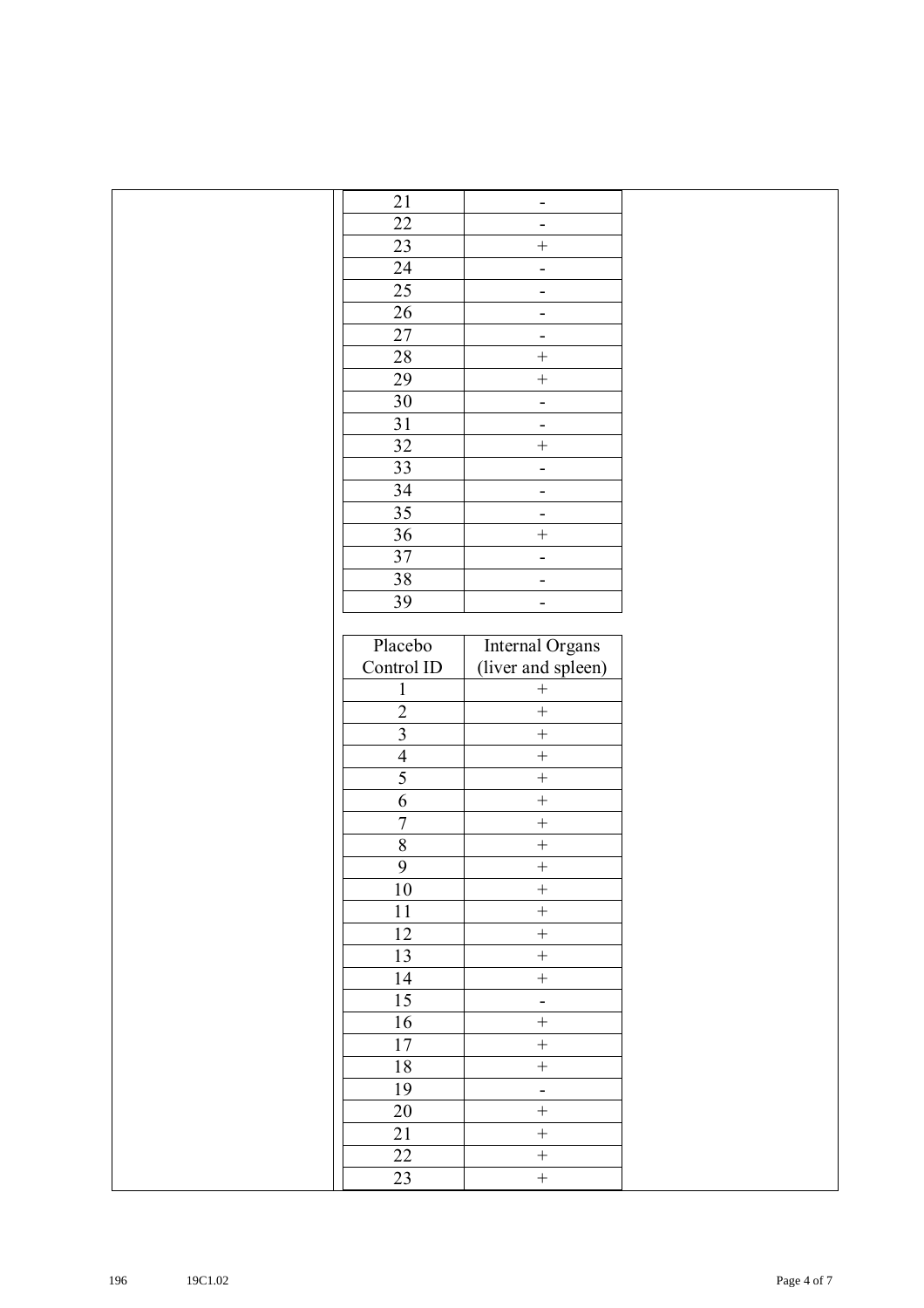|                           | 24 | $\! + \!$                                              |  |
|---------------------------|----|--------------------------------------------------------|--|
|                           | 25 | $^{+}$                                                 |  |
|                           | 26 | $^{+}$                                                 |  |
|                           | 27 | $^{+}$                                                 |  |
|                           | 28 |                                                        |  |
|                           | 29 |                                                        |  |
|                           | 30 | $\! + \!$                                              |  |
|                           | 31 | $\qquad \qquad \blacksquare$                           |  |
|                           | 32 | $^{+}$                                                 |  |
|                           | 33 | $^{+}$                                                 |  |
|                           | 34 |                                                        |  |
|                           | 35 | $^{+}$                                                 |  |
|                           | 36 |                                                        |  |
|                           | 37 |                                                        |  |
|                           | 38 |                                                        |  |
|                           | 39 | $^{+}$                                                 |  |
|                           |    |                                                        |  |
|                           |    | Samples from all environmental controls were negative. |  |
|                           |    |                                                        |  |
|                           |    |                                                        |  |
| <b>USDA Approval Date</b> |    | January 8, 2016 and February 4, 2016                   |  |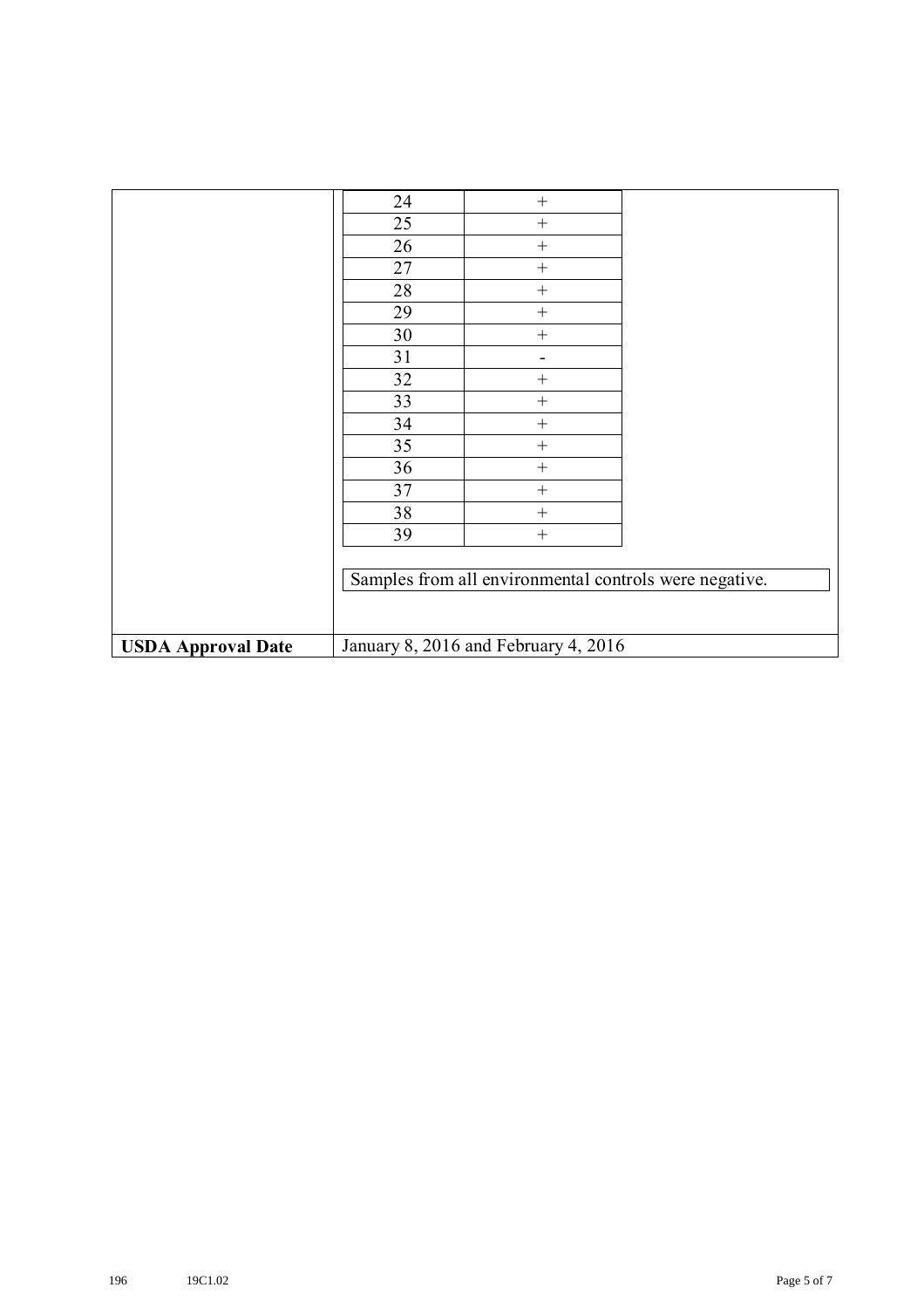| <b>Study Type</b>              | Safety                                                                                                                                                                                                                                                                                                                      |
|--------------------------------|-----------------------------------------------------------------------------------------------------------------------------------------------------------------------------------------------------------------------------------------------------------------------------------------------------------------------------|
| <b>Pertaining to</b>           | Salmonella Typhimurium                                                                                                                                                                                                                                                                                                      |
| <b>Study Purpose</b>           | To demonstrate safety under field conditions                                                                                                                                                                                                                                                                                |
| <b>Product Administration</b>  | Coarse spray                                                                                                                                                                                                                                                                                                                |
| <b>Study Animals</b>           | Chicken                                                                                                                                                                                                                                                                                                                     |
| <b>Challenge Description</b>   |                                                                                                                                                                                                                                                                                                                             |
| <b>Interval observed after</b> |                                                                                                                                                                                                                                                                                                                             |
| challenge                      |                                                                                                                                                                                                                                                                                                                             |
| <b>Results</b>                 | Study data were evaluated by USDA-APHIS prior to product<br>licensure and met regulatory standards for acceptance at the time<br>of submission. No data are published because this study was<br>submitted to USDA-APHIS prior to January 1, 2007, and APHIS<br>only requires publication of data submitted after that date. |
| <b>USDA Approval Date</b>      | August 6, 2003                                                                                                                                                                                                                                                                                                              |